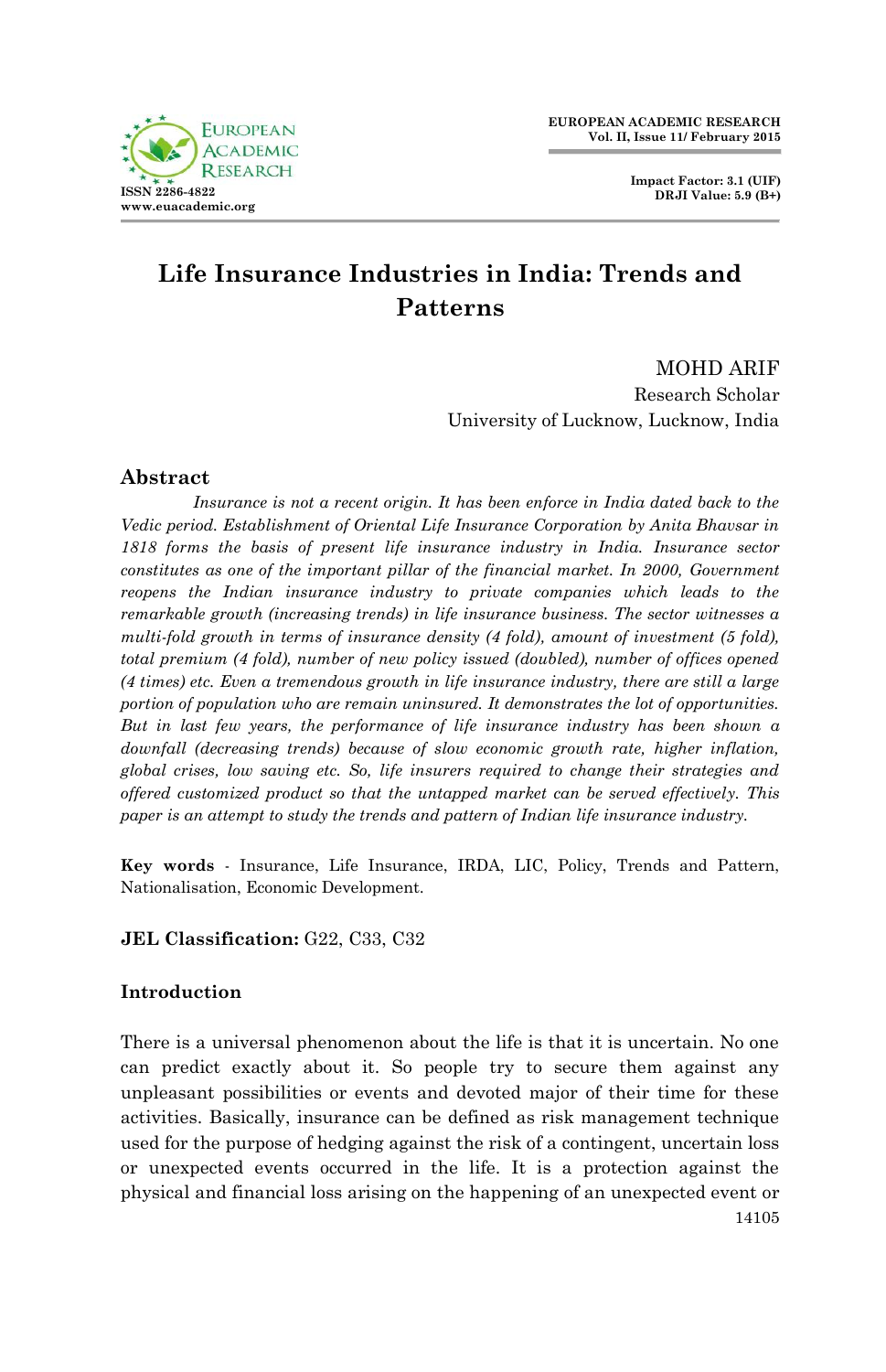conditions. It is a collective bearing of risk. It is the tools of equitable transfer of the risk of loss from one entity to another, in exchange for payment called premium. Insurance can be considered as an arrangement where the losses suffered by a few persons are extended among many persons who are exposed similar risks. In other words insurance can be defined as contract wherein one party (insurer) agrees to pay the other party (insured), a certain sum of money upon the happening of contingency against which insurance is required.

 The Indian economy is in transition over the last few years leading to the initiation of major economic reforms affecting almost all sectors. The paradigm shift in organization structure has exposed all sectors to an intense competition. Insurance is one of them. In India insurance is a booming industry, with numerous national and foreign players competing to each other to get the competitive advantage. Over the last few years, the Indian insurance industry has witnessed remarkable growth. Indian insurance business can be classified into two parts i.e., General Insurance and Life Insurance. General insurance deals with exposure of risks to goods and property whereas life insurance deals with the contingencies of physical death and economic death.

### **Life Insurance**

A life insurance policy is a contract between the insurer and policyholder that the insurer will pay a certain sum of money if the policyholder dies or any other specified contingency happens. In lieu of this assurance, insurer takes a premium amount from the policyholder.

 Section 2(11) of Insurance Act 1938, define the life insurance business as the business of effecting contracts of insurance upon human life, including any contract whereby the payment of money is assured on death (except death by accident only) or the happening of any contingency dependent on human life.

 A learned author J.H. Maggi define the life insurance is a contract to which the insurer, in consideration of a premium, undertakes to pay to the person for whose benefit the insurance is effected a sum of money on the death of the person whose life is insured or in his attaining a certain age.

 Life insurance provides financial security to the family of a policyholder in the event of his/her death. This is the most popular insurance policy, as most people want to ensure that their family members remain financially secure in the event of their death.

### **History of Life Insurance**

**EUROPEAN ACADEMIC RESEARCH- Vol.II, Issue 11/ February 2015** 14106 The existence of insurance in India is not a recent origin. It has been enforce dates back to the Vedic period. In Rigveda the term Yogakshemam has been given which means a sort of social welfare insurance. Manu, the great sage and law giver, who wrote the Manusmriti, a Vedic literature, describe the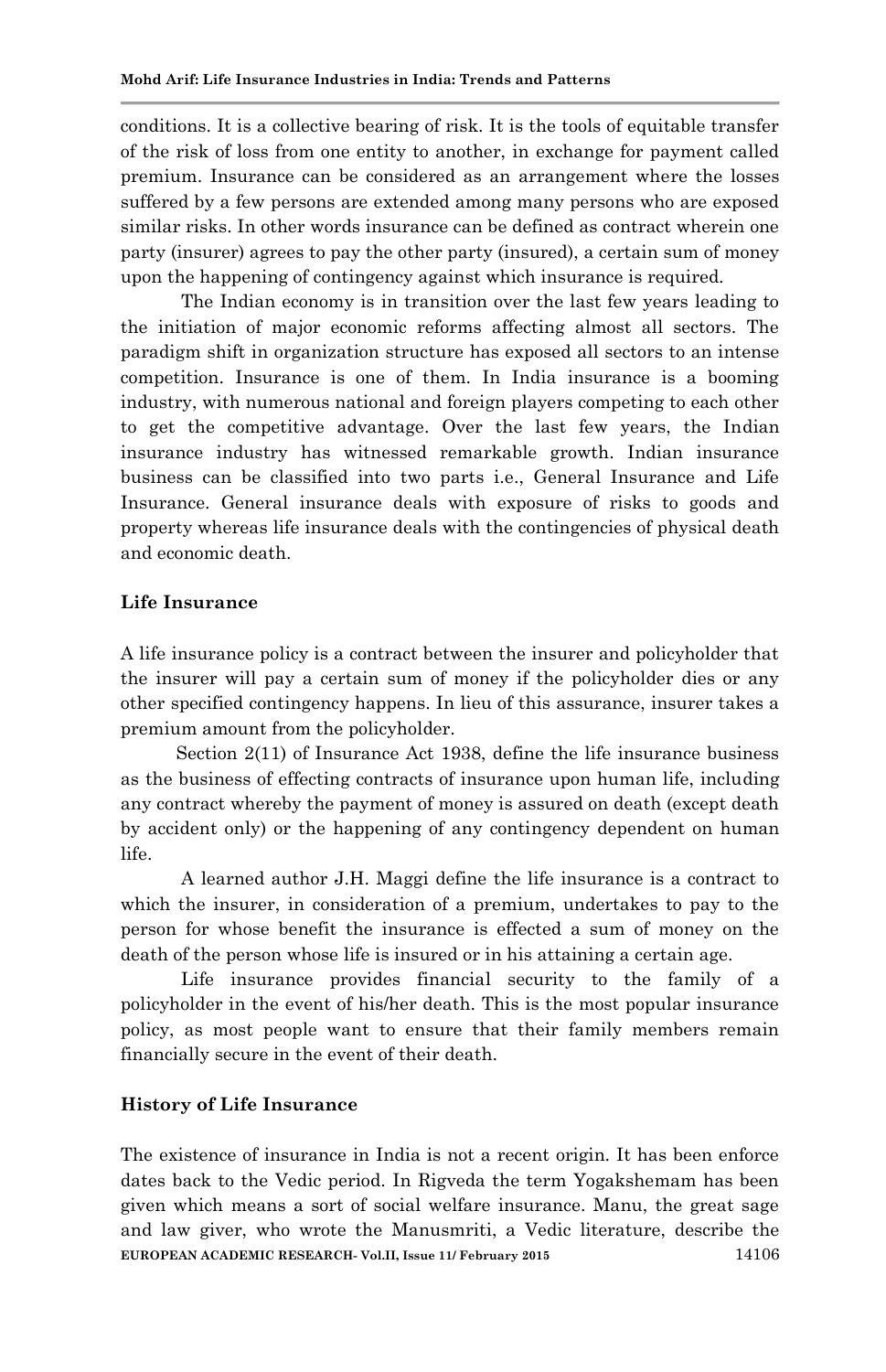concept of insurance. The concept of insurance was also given in Dharmasastra (Yagnavalkya) and Arthasastra (Kautilya). In ancient time, the existence of insurance can be supported in the form of marine trade loans and carriers contracts. But the life insurance in its present form came to India with the establishment of Oriental Life Insurance Corporation, a British firm, in Kolkata by Anita Bhavsar in 1818. Generally, the company serves European clients. But this company was failed in 1834. In 1829, the Madras Equitable had begun business of life insurance in Madras presidency Afterward, in 1870 the British Insurance Act was enacted which leads to the development of Bombay Mutual Life Assurance Society (1871), Oriental (1874) and Empire of India (1897) in last three decades of nineteenth century. These companies began their activities in Bombay Presidency. This period was dominated by foreign insurance offices. The Indian life Assurance Companies Act was enacted in 1912. It was the first statutory measure to regulate life insurance business. Later on, in 1928, the Indian Insurance Companies Act was enacted which enable the government to collect statistical data about both life and non-life insurance business transacted in India by the insurers. In 1938, an amended insurance act was passed by consolidating the earlier legislation, which was called the Insurance Act, 1938. The main objective of this act was to protect the interest of insured person and to provide comprehensive provisions for effective and efficient control of insurers activities.

 In 19th January, 1956, the finance minister C. D. Deshmukh announced the nationalization of life insurance by passing an ordinance in the Parliament. As the result of ordinance, Life Insurance Corporation of India (LIC) came into an existence on September 1, 1956 by absorbing 154 Indian insurer, 16 foreign insurer and 75 provident societies (total 245 companies) which were engaged in life insurance business in India. The LIC had the monopoly in insurance businesses till the insurance sector was reopened to the private players in 2000.

 In 1993, the Government of India constituted a Malhotra Committee under the chairmanship of Mr. R N Malhotra, former Finance Secretary and Governor of RBI, with the objective of insurance sector reforms which were compatible with new economic reforms. The committee submitted its report in 1994 which make a recommendation of the establishment of special regulatory agency and privatisation of insurance sector. Accepting the recommendation of Malhotra committee, Government of India, passed the Insurance Regulatory and Development Authority (IRDA) Bill in Parliament in December 1999 and established Insurance Regulatory and Development Authority (IRDA) as a statutory and autonomous body in April 2000, to regulate the insurance industry in India. With the establishment of IRDA, the door of Indian insurance industry has been opened for the private companies.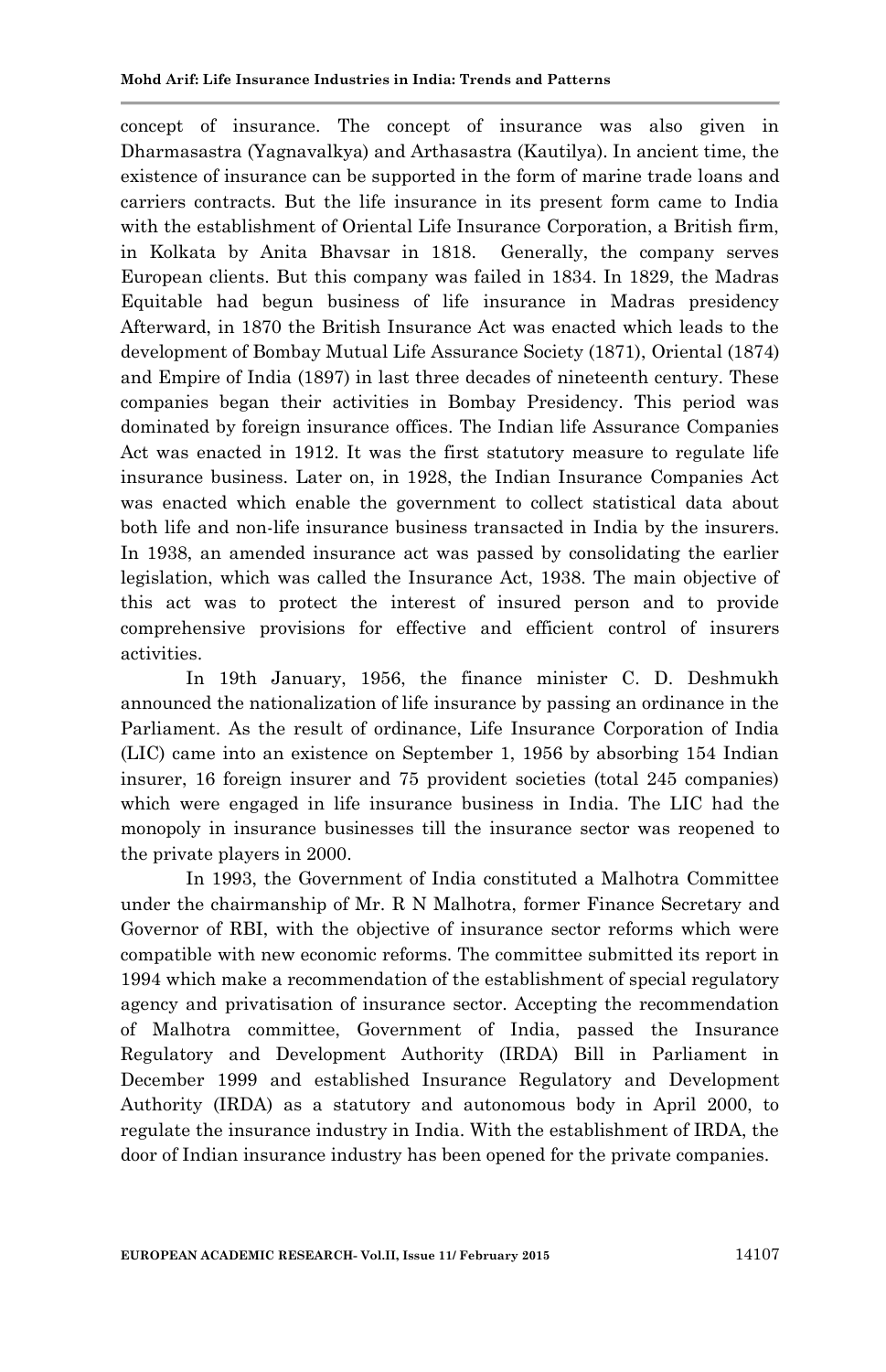#### **Review of Literature**

Krishnamurthy S, Mony S V and et al (2005) in his paper "Insurance Industry in India: Structure, Performance and Future Challenges" stated about the status and growth of Indian insurance industry after liberalization and discuss the future challenges and opportunities faced by the insurance sector.

Nanda R (2007) in his paper "Being an Insurance Agent, the pride and the prejudice", stated that there is a huge potential of life insurance in Indian market because India is second fastest growing economy and fourth largest economy in term of purchasing power.

Basavanthappa C and Rajanalkar L (2009) in his paper stated that the private insurance companies have performing well over the year. The market share of private life insurance companies were increasing over the year which create a lot of opportunity for them. There was a cut throat competition in this sector which would be beneficial to all. To get the competitive advantage over the competitor, companies bring out the innovative products and provide various facilities to the customer.

Shendey B K and Neelkant Rao (2010), in his paper titled "Trends in Insurance Industry in India since 21st Century" opined that the privatization of insurance industry increases the growth of this sector and the monopoly of LIC has been overcome. The total life insurance premium has increased fourfolds since liberalization of insurance industry. He also stated that the life insurer continuously focuses on the product innovation and new schemes to increase its policyholder base.

Venkatesh M (2013) in his paper "A Study of Trend Analysis in Insurance Sector in India" discusses the history of insurance and analyzes the life insurance industry in India. The study reveals that Indian insurance sector is increasing rapidly and trend percentages are increasing over the year. The author also focuses of insurance density and stated that in spite of higher insurance growth rate India has less insurance density as compared to world density.

Kumari Hymavathi T (2013), in their paper "Performance Evaluation of Indian Life Insurance Industry in Post Liberalization" stated that the life insurance industry has achieved a tremendous growth in the amount of premium collected after the opening of it for private sector. On the basis of financial performance analysis of insurance industry, it can be conclude that the performance of insurance business shows a favourable growth. Further, the study suggests that for sustainable growth of life insurance industry, it is necessary to provide innovative product and better facilities to policy holder. The study also reveals that liberalization has a significant impact on the growth of Indian life insurance business.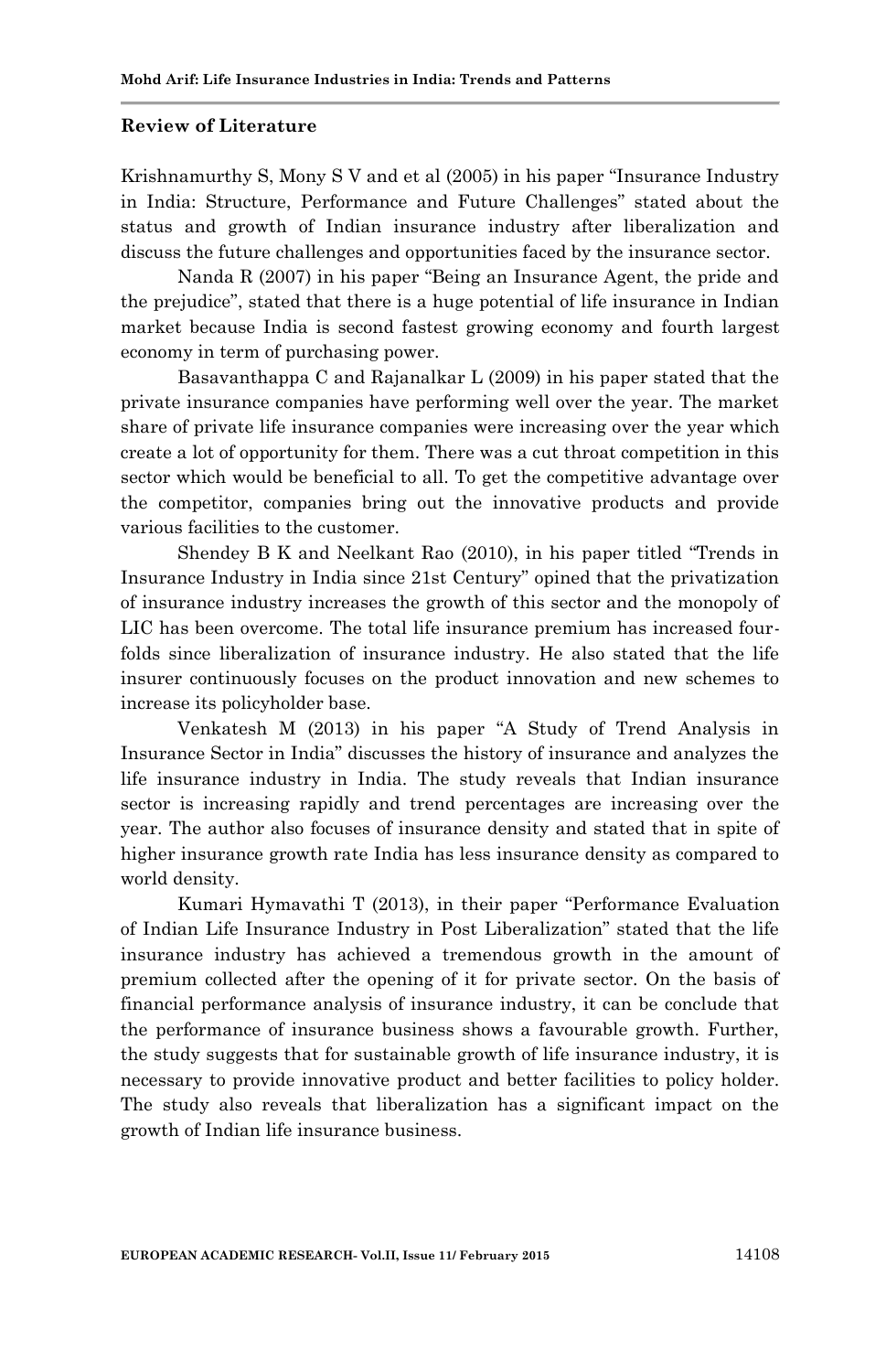### **Objective of the Study**

Insurance sector play a very significant and vibrant role in the process of financial intermediaries. It constitutes as one of the important pillar of the financial market which create a lot of new opportunities. The study is carried out to know the trends and pattern of life insurance industry in India.

### **Research Methodology**

A research methodology may be defined as a science of methods which will be used for conducting the research. To carry out this study descriptive as well as analytical research design has been used.

**Sources of Data**: The study is purely based on secondary data which has been collected from IRDA annual reports, IRDA journals, LIC reports, websites, Insurance Chronicle (ICFAI), publications, journal, books, published works, Internets etc.

**Period of the Study**: The study covers the period of 10 years from 2003-04 to 2012-13. For some parameters the period of study reduces because of nonavailability of data.

**Tools to be Used**: For studying the trends and pattern of life insurance, simple ratio, percentage, average, SD, CV, CAGR, trend index, regression analysis and charts has been used.

# **Hypothesis**

H0 (Null Hypothesis): The total amount of life insurance premium is independent to number of offices and new policies issued.

H1 (Alternate Hypothesis): The total amount of life insurance premium is dependent to number of offices and new policies issued.

# **Life Insurance in India**

Insurance industry constitutes one of the important elements of the financial market. It plays a significant role in the process of financial intermediary. It is one of the most growing sectors all over the world. India has a lot of potential in this industry. If we talk about the proportion of life insurance industry in world insurance industry's premium, it is 56.8% while in Asian region insurance business, it is 28.9%. In world life insurance industry, India has a 2.03% share during 2012-13 as against to 2.30% in 2011-12. Within India the portion of life insurance business is 80.2% of total insurance business. India has 10th rank in life insurance business among the 88 countries.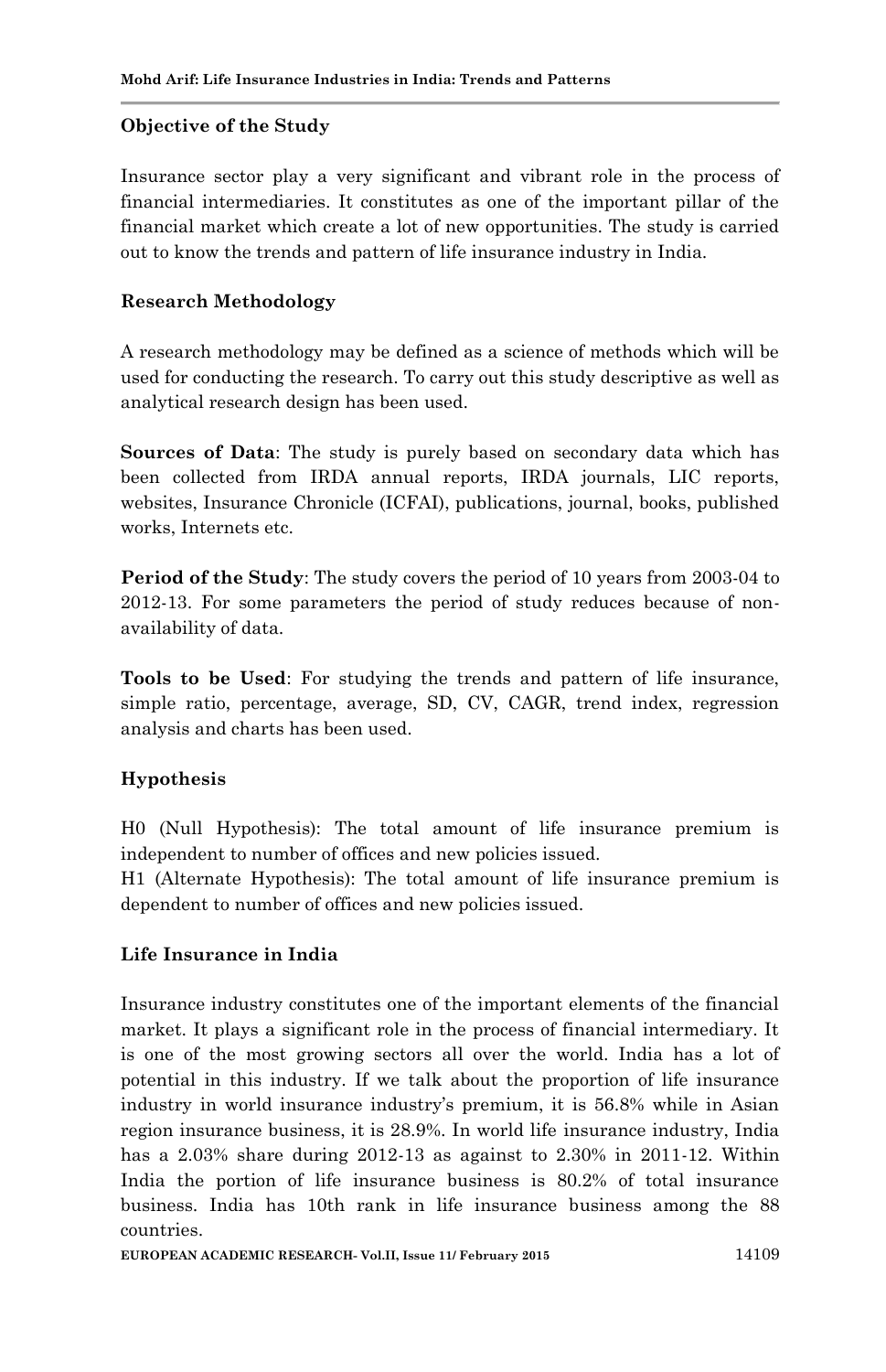In India, insurance is one of the vibrant and dynamic sectors which contributed toward the economic development of the country. In 2000, the Government of India gave the permission to private sector to enter into the insurance industry. As the result of this permission, many private players entered into the insurance industry. Now, there are 52 insurance companies out of which 24 are life insurance companies (1-Public and 23-Private) while 27 are non-life insurance company and the remaining one is reinsurance company i.e., General Insurance Corporation which is the only reinsurer company in India as on September 2013. The detail of life insurance companies operating in India as on September 2013 are as follows:

| S.  | Life Insurance Company (Insurer)            | Reg. | Date of      | <b>Foreign Partners</b>                  |
|-----|---------------------------------------------|------|--------------|------------------------------------------|
| No. |                                             | No.  | Registration |                                          |
|     | HDFC Standard life Insurance Company        | 101  | 23.10.2000   | Standard Life Assurance, UK              |
|     | $_{\rm Ltd}$                                |      |              |                                          |
|     | Max New York Life Insurance Company         | 104  | 15.11.2000   | New York Life, USA                       |
|     | Ltd                                         |      |              |                                          |
|     | <b>ICICI</b> Prudential Life Insurance      | 105  | 24.11.2000   | Prudential Plc, UK                       |
|     | Company Ltd.                                |      |              |                                          |
|     | Kotak Mahindra Old Mutual Life              | 107  | 10.01.2001   | Old Mutual, South Africa                 |
|     | Insurance Limited                           |      |              |                                          |
|     | Birla Sun Life Insurance Company Ltd        | 109  | 31.01.2001   | Sun Life, Canada                         |
|     | Tata AIG Life Insurance Company             | 110  | 12.02.2001   | American International Assurance         |
|     | Limited                                     |      |              | Co., USA                                 |
|     | SBI Life Insurance Company Ltd              | 111  | 29.03.2001   | BNP Paribas Assurance SA,                |
|     |                                             |      |              | France                                   |
|     | ING Vysya Life Insurance Company Ltd.       | 114  | 02.08.2001   | ING Insurance International B.V.,        |
|     |                                             |      |              | Netherlands                              |
| g   | Bajaj Allianz Life Insurance Company        | 116  | 03.08.2001   | Allianz, Germany                         |
|     | Limited                                     |      |              |                                          |
|     | 10 PNB Met Life India Insurance Company     | 117  | 06.08.2001   | Metlife International Holdings           |
|     | Ltd.                                        |      |              | Ltd., USA                                |
| 11  | Reliance Life Insurance Company             | 121  | 03.01.2002   | $\ddot{\phantom{a}}$                     |
|     | Limited.                                    |      |              |                                          |
| 12  | Aviva Life Insurance Company Pvt. Ltd.      | 122  | 14.05.2002   | Aviva International Holdings Ltd.,<br>UK |
| 13  | Sahara India Life Insurance Company<br>Ltd. | 127  | 06.02.2004   | $\ddot{\phantom{a}}$                     |
| 14  | Shriram Life Insurance Company Ltd.         | 128  | 17.11.2005   | Sanlam, South Africa                     |
| 15  | Bharti AXA Life Insurance Company Ltd.      | 130  | 14.07.2006   | <b>AXA Holdings, France</b>              |
| 16  | Future Generali Life Insurance Company      | 133  | 04.09.2007   | Generali, Italy                          |
|     | Ltd.                                        |      |              |                                          |
| 17  | IDBI Fortis Life Insurance Company Ltd.     | 135  | 19.12.2007   | Ageas, Europe                            |
| 18  | Canara HSBC Oriental Bank of                | 136  | 08.05.2008   | HSBC, UK                                 |
|     | Commerce Life Insurance Company Ltd         |      |              |                                          |
| 19  | <b>AEGON Religare Life Insurance</b>        | 138  | 27.06.2008   | Aegon Netherlands                        |
|     | Company Limited.                            |      |              |                                          |
| 20  | DLF Pramerica Life Insurance Company        | 140  | 27.06.2008   | Prudential of America, USA               |
|     | Ltd.                                        |      |              |                                          |
| 21  | Star Union Dai-ichi Life Insurance          | 142  | 26.12.2008   | Dai-ichi Mutual Life Insurance,          |
|     | Company Ltd.                                |      |              | Japan                                    |
| 22  | India First Life Insurance Company Ltd.     | 143  | 05.11.2009   | Legal & General Middle East              |
|     |                                             |      |              | Limited. UK                              |
| 23  | Edelweiss Tokio Life Insurance Company      | 147  | 10.05.2011   | Tokio Marine Holdings Inc, Japan         |
|     | Ltd.                                        |      |              |                                          |
| 24  | Life Insurance Corporation of India         | 512  | 01.09.1956   | $\mathbb{R}^2$                           |
|     | (Public)                                    |      |              |                                          |

|  |  | Life Insurance Company (Insurer) Operating in India |  |  |  |  |
|--|--|-----------------------------------------------------|--|--|--|--|
|--|--|-----------------------------------------------------|--|--|--|--|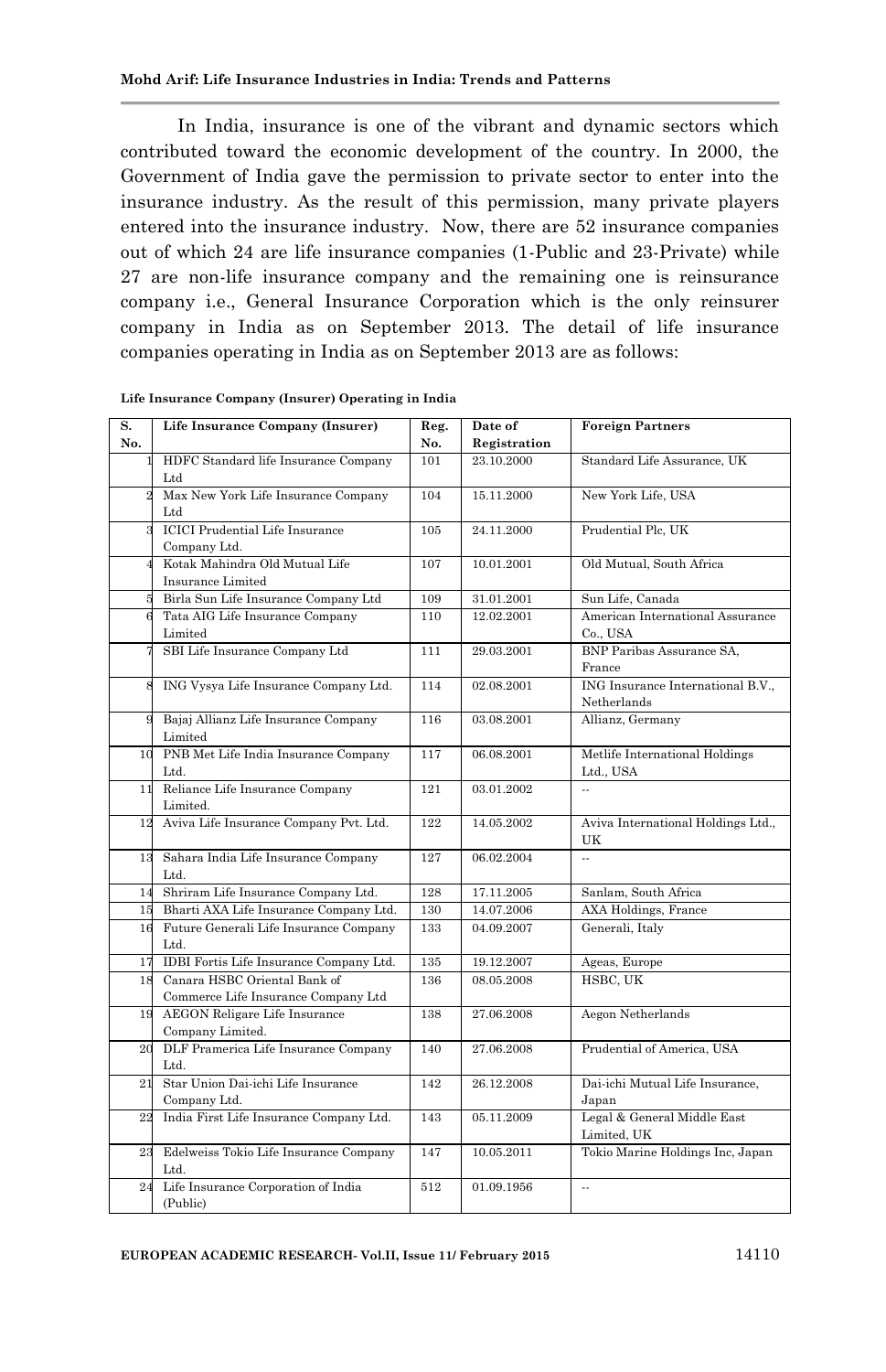#### **Life Insurance Products Offered By the Company**

Life insurer offered one of the following products to its customer

- 1) Protection plan
	- a) Critical illness plan
	- b) Endowment plan
- 2) Savings plan
	- a) Endowment plan
	- b) Child protection plan
	- c) Money back plan
- 3) Investment Plan
	- a) Whole life plan
	- b) Limited payment endowment plan
	- c) Anticipated whole life plan
- 4) Retirement Plan
	- a) Best years
	- b) New Future Perfect
- 5) Other Life Insurance Plan

#### **Some Example of Life Insurance Products**

- 1) LIC's New Endownment Plan 2) SBI Life eShield
- 
- 
- 
- 9) LIC's Amulya Jeevan II 10) Bharti AXA Life eProtect
- 
- 
- 
- 17) Varishtha Pension Bima Yojana (VPBY2014- 15)
- 19) Tata AIA Life Lakshya Supreme 20) HDFC Life Pension Super Plus
- 21) Tata AIA Life Insurance United Ujwal Bhawishya Supreme
- 23) Tata AIA Life Insurance Invest Assure Apex Supreme
- 25) Tata AIA Life Swarna Bhavishya 26) Kotak Assured Income Plan
- 
- 29) Tata AIA Suraksha Kosh Supreme Plan 30) Sahara Dhanvrishti Jeevan Bima
- 
- 3) LIC's New Jeevan Anand 4) SBI Life Saral Swadhan+
- 5) LIC's New Bima Bachat 6) SBI Life -Flexi Smart Plus
- 7) LIC's Anmol Jeevan II 8) SBI Life Gaurav Jeevan
	-
- 11) LIC's New Jeevan Mangal 12) Bajaj Allianz Pension Secure
- 13) LIC's Jeevan Rakshak 14) Aviva Dhan Samruddhi
- 15) LIC's Jeevan Shagun 16) Aegon Religare Term Plan
	- 18) DLF Income Rakshak
	-
	- 22) ICICI Pru Wealth Builder
		- 24) ING STAR Life
		-
- 27) Tata AIA Suraksha Kosh Plan 28) Reliance Life Insurance eTeam Plan
	-

31) SBI Life Saral Pension

**EUROPEAN ACADEMIC RESEARCH- Vol.II, Issue 11/ February 2015** 14111 The potential and performance of insurance sector in any country can be measured with the help of two parameters i.e., insurance penetration and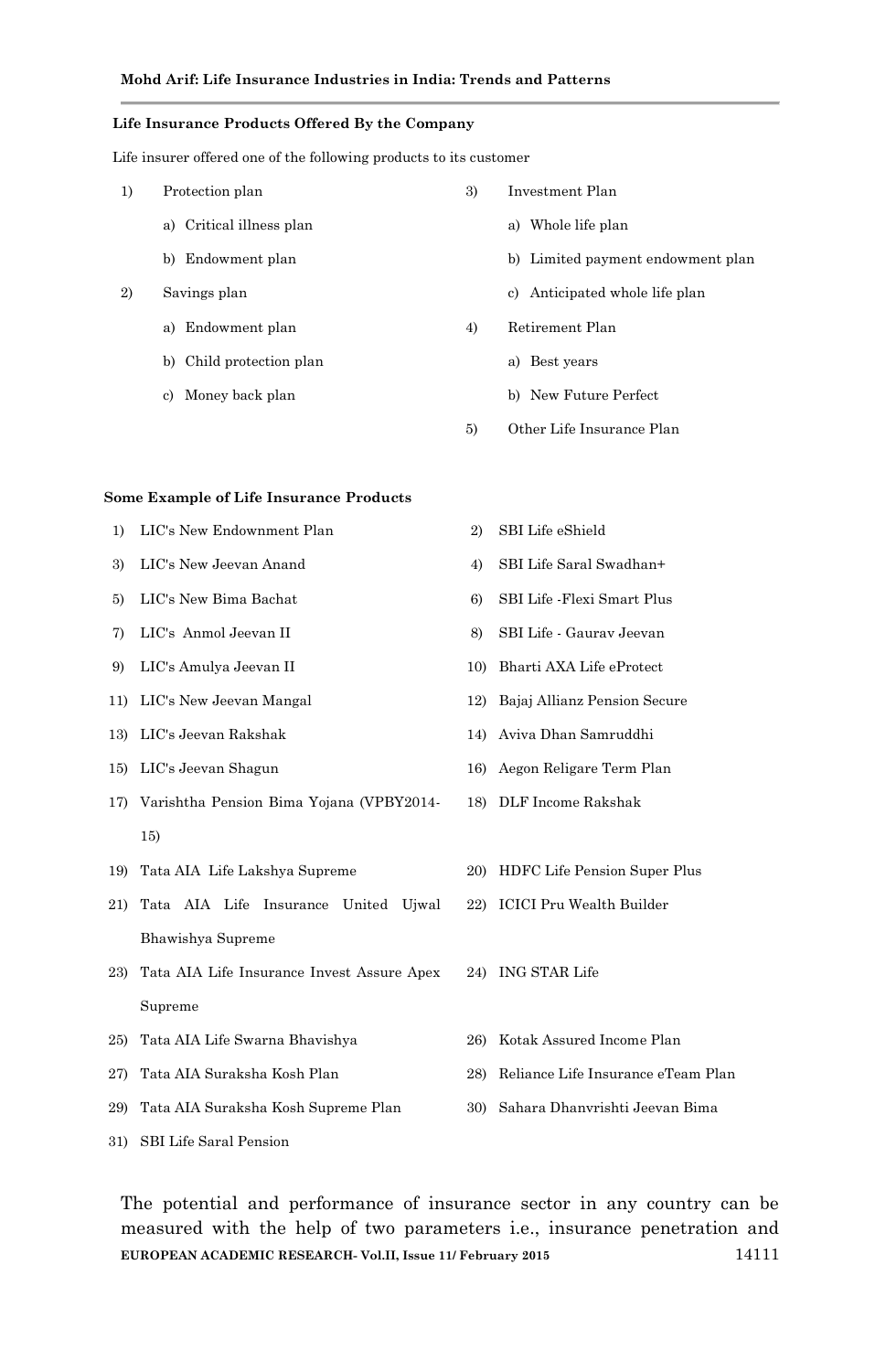insurance density. Insurance penetration is the ratio between premium underwritten and Gross Domestic Product (GDP) in any given year while the insurance density is the ratio between premium underwritten and total population of the country in any given year. Table 1 and Chart 1 & 2 depict the density and penetration ratio of insurance industry. It reveals that the penetration ratio of insurance industry shows an increasing trend up to 2009- 10, it raise from 2.71% in 2001-02 to 5.20% in 2009-10. Due to the economic crises and slowdown, the economy found it difficult to maintain the higher growth rate, it goes down on decreasing track which result in decreasing insurance penetration ratio. The ratio decreases to 3.96% in 2012-13 from 5.20% in 2009-10. The average penetration ratio is 3.97%. The situation is same for life insurance. The penetration ratio of life insurance had continuously risen from 2.15% in 2001-02 to 4.60% in 2009-10. Afterward, it decreases up to 3.17% in 2012-13 because of economy slowdown and low life insurance premium. But for the non-life insurance, penetration ratio has been continuously increased from 0.56% in 2001-02 to 0.78% in 2012-13.

The density (in USD) of insurance industry has been continuously raised from 11.50 USD in 2001-02 to 64.40 USD in 2010-11 because of privatization of insurance sector in 2000 and good economy growth. New private insurer players came into the existence. After 2010-11, due to the declining economy, higher inflation rate, poor industry growth rate, worst global conditions and low saving, leads to the downfall in density up to 53.20 USD in 20112-13. The situation is similar to life insurance companies. The density of life insurance increases from 9.10 USD in 2001-02 to 55.70 USD in 2010-11. Afterward it falls up to 42.70 UDS in 2012-13 because of economic slowdown. But non-life insurance density has been consistently raised from 2.40 USD in 2001-02 to 10.50 USD in 2012-13 which shows an increasing interest of people.

|         |                  | Life               |                  | Non-Life           | <b>Industry</b> (Total) |                               |  |
|---------|------------------|--------------------|------------------|--------------------|-------------------------|-------------------------------|--|
| Year    | Density<br>(USD) | Penetration<br>(%) | Density<br>(USD) | Penetration<br>(%) | Density<br>(USD)        | Penetration<br>$\binom{0}{0}$ |  |
| 2001-02 | 9.10             | 2.15               | 2.40             | 0.56               | 11.50                   | 2.71                          |  |
| 2002-03 | 11.70            | 2.59               | 3.00             | 0.67               | 14.70                   | 3.26                          |  |
| 2003-04 | 12.90            | 2.26               | 3.50             | 0.62               | 16.40                   | 2.88                          |  |
| 2004-05 | 15.70            | 2.53               | 4.00             | 0.64               | 19.70                   | 3.17                          |  |
| 2005-06 | 18.30            | 2.53               | 4.40             | 0.61               | 22.70                   | 3.14                          |  |
| 2006-07 | 33.20            | 4.10               | 5.20             | 0.60               | 38.40                   | 4.80                          |  |
| 2007-08 | 40.40            | 4.00               | 6.20             | 0.60               | 46.60                   | 4.70                          |  |
| 2008-09 | 41.20            | 4.00               | 6.20             | 0.60               | 47.40                   | 4.60                          |  |
| 2009-10 | 47.70            | 4.60               | 6.70             | 0.60               | 54.30                   | 5.20                          |  |
| 2010-11 | 55.70            | 4.40               | 8.70             | 0.71               | 64.40                   | 5.10                          |  |
| 2011-12 | 49.00            | 3.40               | 10.00            | 0.70               | 59.00                   | 4.10                          |  |
| 2012-13 | 42.70            | 3.17               | 10.50            | 0.78               | 53.20                   | 3.96                          |  |
| Average | 31.47            | 3.31               | 5.90             | 0.64               | 37.36                   | 3.97                          |  |
| SD      | 16.84            | 0.89               | 2.69             | 0.06               | 19.24                   | 0.91                          |  |

**Table 1: Insurance Penetration and Density in India**

Insurance Density is measured as ratio of premium (in USD) to total population Insurance penetration is measured as ratio of premium (in USD) to GDP (in USD) **Source:** IRDA, Annual Report 2012-13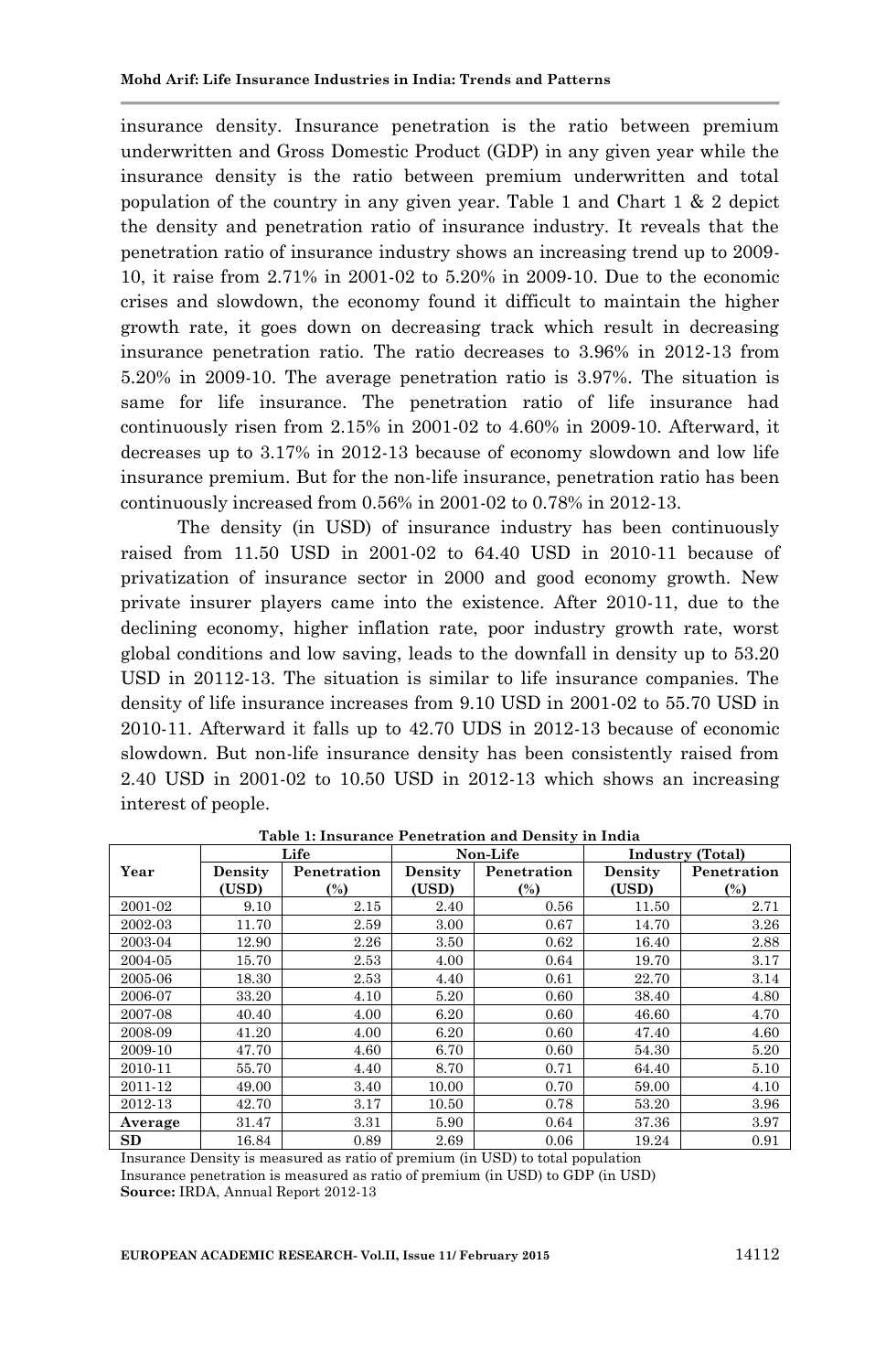2001

 $+$ Life



2002 2003 2004 2005 2006 2007 2008 2009 2010 2011 2012

-Industry (Total)

**Year**<br>Non-Life <del>- -</del>

**Tables 2 and Chart 3** depict the amount and growth of investment in life insurance industry. It recorded a total investment of Rs. 1744894 crore in 2012-13 as against Rs. 352625 crore in 2003-04 with the Compounded Annual Growth Rate (CAGR) of 17.33%. The LIC recorded total investment of Rs. 347959 crore in 2003-04 which has been raised to Rs. 1402991 crore in 2012- 13 with CAGR of 14.96%. As regard to the investment of private company it raises from Rs. 4666 crore in 2003-04 to Rs. 341903 crore in 2012-13 with CAGR of 53.63%.The table also reveals one interesting point i.e., the Compounded Annual Growth Rate (CAGR) of private life insurance company is 3.58 time of public life insurance company which shows the success story of private companies. In spite of this, there is a big difference between the proportion of investment of public and private company. From the total investment in life insurance sector, public company (LIC) attract on the average of Rs. 808019.70 crore (84.85%) while the private company attract Rs. 144327.20 crore (15.15%) of investment. But the higher CAGR of private company will provide new opportunities to them which helped in bridging the various proportion gaps.

|         | Life Insurance  |                          |         |                  |         |                          |  |  |  |  |
|---------|-----------------|--------------------------|---------|------------------|---------|--------------------------|--|--|--|--|
| Year    | Public<br>(LIC) | Growth<br>$\binom{0}{0}$ | Private | Growth<br>$(\%)$ | Total   | Growth<br>$\binom{0}{0}$ |  |  |  |  |
| 2003-04 | 347959          |                          | 4666    |                  | 352625  |                          |  |  |  |  |
| 2004-05 | 418289          | 20.21                    | 10163   | 117.81           | 428452  | 21.50                    |  |  |  |  |
| 2005-06 | 463771          | 10.87                    | 23380   | 130.05           | 487151  | 13.70                    |  |  |  |  |
| 2006-07 | 559201          | 20.58                    | 44979   | 92.38            | 604180  | 24.02                    |  |  |  |  |
| 2007-08 | 678403          | 21.32                    | 87567   | 94.68            | 765970  | 26.78                    |  |  |  |  |
| 2008-09 | 799593          | 17.86                    | 116772  | 33.35            | 916365  | 19.63                    |  |  |  |  |
| 2009-10 | 992331          | 24.10                    | 220128  | 88.51            | 1212459 | 32.31                    |  |  |  |  |
| 2010-11 | 1148589         | 15.75                    | 281529  | 27.89            | 1430118 | 17.95                    |  |  |  |  |
| 2011-12 | 1269070         | 10.49                    | 312188  | 10.89            | 1581258 | 10.57                    |  |  |  |  |
| 2012-13 | 1402991         | 10.55                    | 341903  | 9.52             | 1744894 | 10.35                    |  |  |  |  |

**Table 2: Total Amount of Investment in Insurance Sector** *(in Rs. Crore)*

**EUROPEAN ACADEMIC RESEARCH- Vol.II, Issue 11/ February 2015** 14113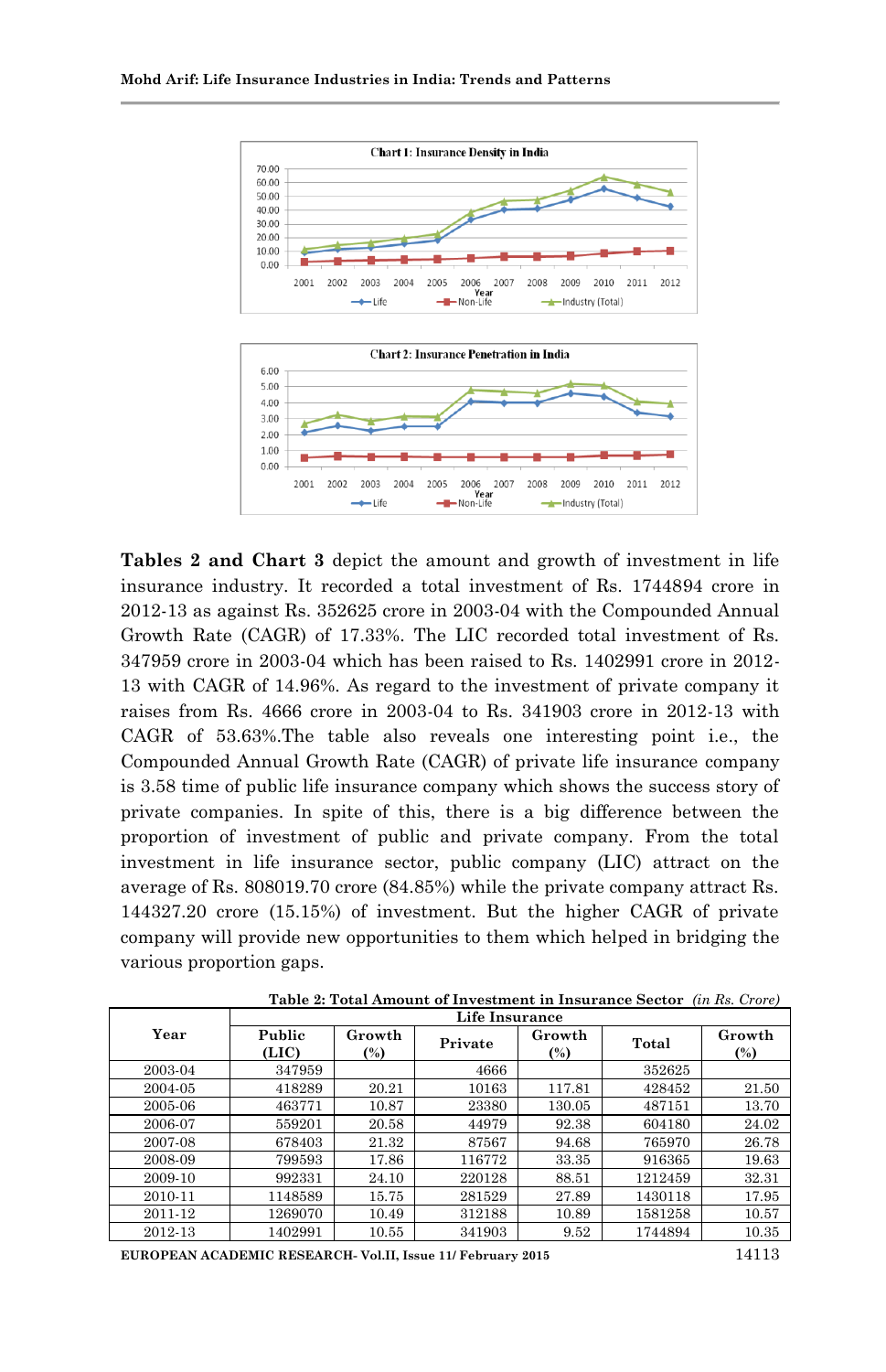| Mohd Arif: Life Insurance Industries in India: Trends and Patterns |  |  |  |
|--------------------------------------------------------------------|--|--|--|
|--------------------------------------------------------------------|--|--|--|

| Average         | 808019.70 | 144327.20 | 952346.90 |  |
|-----------------|-----------|-----------|-----------|--|
| SD              | 376733.27 | 132399.77 | 508524.14 |  |
| CV              | 46.62     | 91.74     | 53.40     |  |
| CAGR $(%)$      | 14.96     | 53.63     | 17.33     |  |
| <b>Skewness</b> | 0.36      | 0.44      | 0.39      |  |
| Kurtosis        | $-1.40$   | $-1.69$   | $-1.48$   |  |

**Source:** Compiled from various Annual Reports of IRDA



**Table 3 and Chart 4** depict the amount of life insurance premium. The amount of total life insurance premium has been increased from Rs. 66653.76 crore in 2003-04 to Rs. 287202 crore in 2012-13 with the Compounded Annual Growth Rate (CAGR) of 15.72%. If we talk about the trend value of total life insurance premium, it was 430.89 in 2012-13 for the base year 2003-04. From the segregation of total life insurance premium into public and private company, the public company (LIC) has a major portion in premium as compared to private company. Out of the total life insurance premium, LIC premium has grown up from Rs. 63533.43 crore in 2003-04 to Rs. 208803.58 crore in 20012-13 while private insurer premium amount grown up from Rs. 3120.33 crore in 2003-04 to Rs. 78398.91 crore in 2012-13. But again the CAGR of private company (38.04%) is much higher than public company (12.63%) which reflects the increased interest of customer in these companies. As the life insurance premium index is concerned, it is 2512.52 for private company and 328.65 for public company in 2012-13 for the base year 2003-04. The index value suggests that the businesses of private life insurance company are growing tremendously since its entry.

If we talk about the expenses of life insurance companies, it is increases. The commission expenses was Rs. 14,790 crore and Rs. 4471 crore for public & private insurer respectively in 2012-13 as against to Rs. 14063 crore and Rs. 4471 crore in 2011-12. The operating expenses increases from Rs. 29656 crore to Rs. 31562 crore in 2012-13 with an increasing rate of 6.42%. If we talk about the profit of life insurance industry, it is Rs. 6948 crore in 2012-13 as against to Rs. 5974 crore in 2011-12. The profits are increases by 16.30%.

|         |              |        |        | Table 3: Total Life Insurance Premium | (in Rs. Crore) |         |           |        |        |
|---------|--------------|--------|--------|---------------------------------------|----------------|---------|-----------|--------|--------|
|         | Public (LIC) |        |        |                                       | Private        |         | Total     |        |        |
| Year    | Premium      | Growth | Trend  | Premium                               | Growth         | Trend   | Premium   | Growth | Trend  |
|         | Amount       | $(\%)$ | Value  | Amount                                | (%)            | Value   | Amount    | $(\%)$ | Value  |
| 2003-04 | 63533.43     |        | 100.00 | 3120.33                               |                | 100.00  | 66653.76  |        | 100.00 |
| 2004-05 | 75127.29     | 18.25  | 118.25 | 7727.51                               | 147.65         | 247.65  | 82854.80  | 24.31  | 124.31 |
| 2005-06 | 90792.22     | 20.85  | 142.90 | 15083.54                              | 95.19          | 483.40  | 105875.76 | 27.78  | 158.84 |
| 2006-07 | 127822.84    | 40.79  | 201.19 | 28253.01                              | 87.31          | 905.45  | 156075.85 | 47.41  | 234.16 |
| 2007-08 | 149789.99    | 17.19  | 235.77 | 51561.42                              | 82.50          | 1652.43 | 201351.41 | 29.01  | 302.09 |
| 2008-09 | 157288.04    | 5.01   | 247.57 | 64497.44                              | 25.09          | 2067.01 | 221785.48 | 10.15  | 332.74 |

**EUROPEAN ACADEMIC RESEARCH- Vol.II, Issue 11/ February 2015** 14114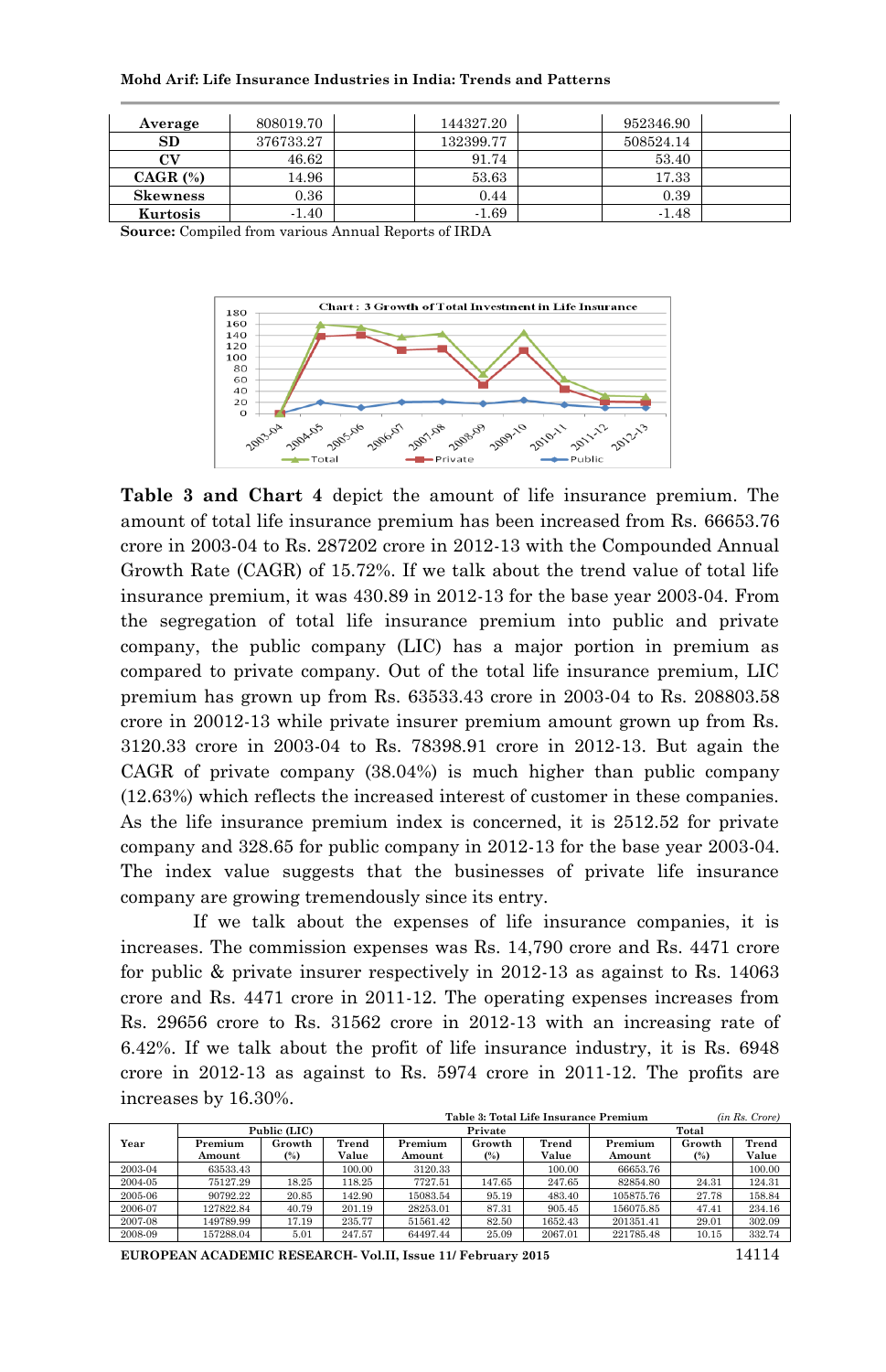#### **Mohd Arif: Life Insurance Industries in India: Trends and Patterns**

| 2009-10   | 186077.31 | 18.30   | 292.88 | 79369.94 | 23.06   | 2543.64 | 265447.25 | 19.69   | 398.25 |
|-----------|-----------|---------|--------|----------|---------|---------|-----------|---------|--------|
| 2010-11   | 203473.40 | 9.35    | 320.26 | 88165.24 | 11.08   | 2825.51 | 291638.64 | 9.87    | 437.54 |
| 2011-12   | 202889.28 | $-0.29$ | 319.34 | 84182.83 | $-4.52$ | 2697.88 | 287072.11 | $-1.57$ | 430.69 |
| 2012-13   | 208803.58 | 2.92    | 328.65 | 78398.91 | $-6.87$ | 2512.52 | 287202.49 | 0.05    | 430.89 |
| Mean      | 146559.74 |         |        | 50036.02 |         |         | 196595.76 |         |        |
| SD        | 55207.38  |         |        | 33637.78 |         |         | 88518.85  |         |        |
| <b>CV</b> | 37.67     |         |        | 67.23    |         |         | 45.03     |         |        |
| CAGR      |           |         |        |          |         |         |           |         |        |
| (%)       | 12.63     |         |        | 38.04    |         |         | 15.72     |         |        |

**Source:** IRDA, Various Annual Reports



**Table 4 and Chart 5** portray the market share of public and private life insurance companies. The data reveals that the market shares of public company have continuously decreases from 95.32% in 2003-04 to 69.77% in 2010-11 due to the opening of insurance sector to private company (2000) which also indicate the increasing pattern of private company market share. The reason behind growth of market share of private company was innovative & customized products, better distribution channels, aggressive marketing, after sale service, better facilities etc. adopted by the company. They gave a tough competition to public insurance company. Such a big loss of market share opens the eyes of LIC. They have made radical changes in their strategies and product portfolio to face cut throat competition and to regain the lost share. The efforts adopted by public company (LIC) and some environmental factors have made a positive impact on its market share. Now, it increases to 70.68% in 2011-12 and 72.70% in 2012-13. Now, LIC continue its growth through product innovation and better facilities to get the competitive advantage over its competitors.

|        |                |      |        |       |       |       |       |       | .     |       |
|--------|----------------|------|--------|-------|-------|-------|-------|-------|-------|-------|
|        | 2003           | 2004 | 2005   | 2006  | 2007  | 2008  | 2009  | 2010  | 2011  | 2012  |
| Year   | $-04$          | -05  | $-06$  | $-07$ | $-08$ | $-09$ | $-10$ | $-11$ | $-12$ | $-13$ |
| Public | 95.3           | 90.6 | 85.7   | 81.9  | 74.3  | 70.9  | 70.1  | 69.7  | 70.6  | 72.7  |
| (LIC)  | $\overline{2}$ |      |        |       | 9     |       |       |       | Õ     |       |
| Privat |                |      | 14.2   | 18.1  | 25.6  | 29.0  | 29.9  | 30.2  | 29.3  | 27.3  |
| e      | 4.68           | 9.33 |        |       |       |       |       | 3     |       |       |
| $\sim$ |                |      | $\sim$ |       |       |       |       |       |       |       |

**Table 4: Market Share of Life Insurance Companies (in Percentage)**

**Source:** IRDA, Various Annual Reports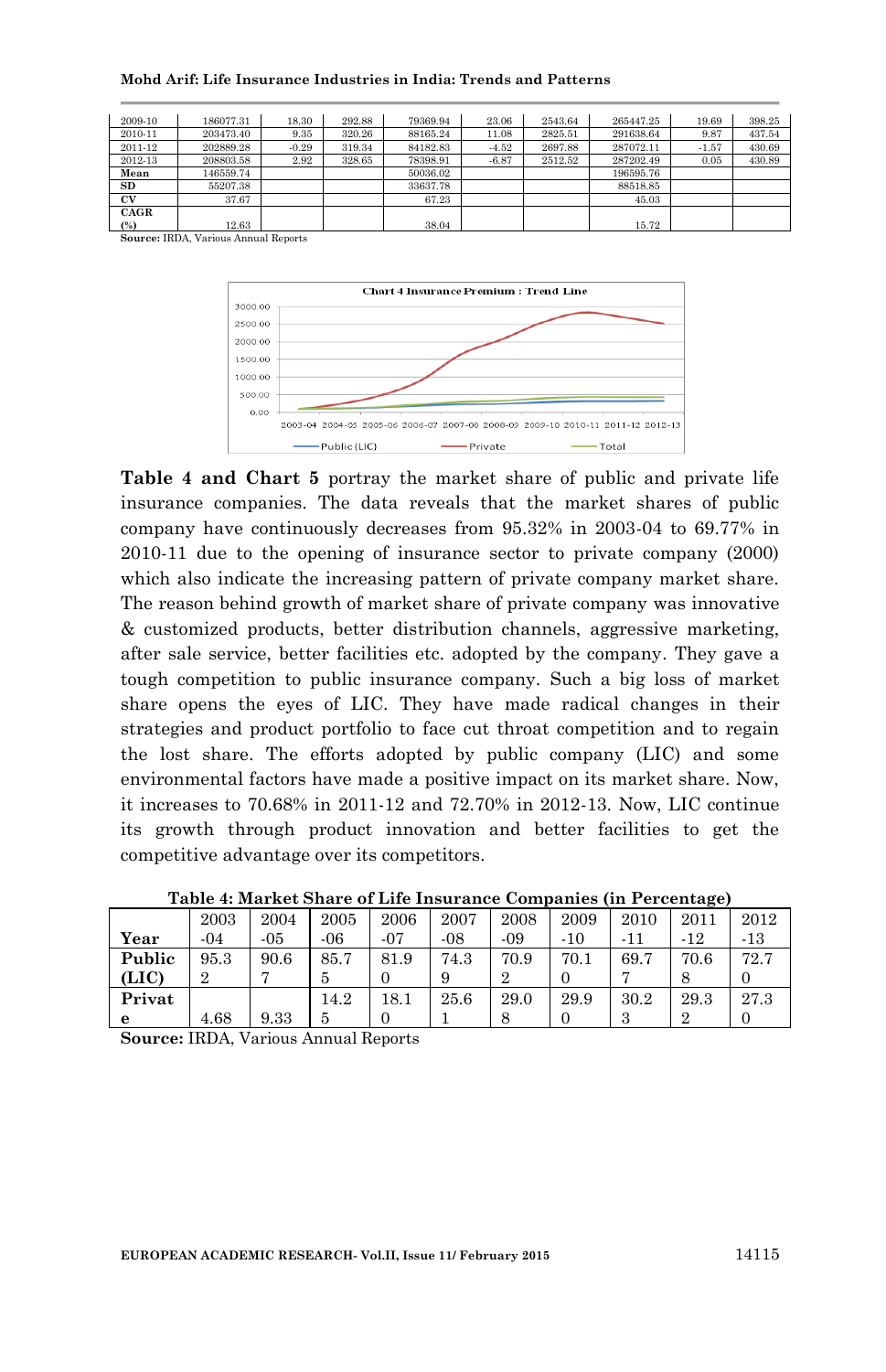

**Table 5** shows the various sources of fund in which the life insurer invest their fund. From the table it has been found out that traditional product attract more insurance fund as compare to ULIP funds. During 2012-13, out of total investment of Rs. 1744894 crore, the traditional products have an investment of Rs. 1402387 crore (80.37%) while ULIP funds have Rs. 342507 crore (19.63%). In traditional product, Central or State government securities has been the most preferred means of investment. The total amount of life insurance has been increased from Rs. 428453 crore in 2004-05 to Rs. 1744894 crore in 2012-13. Out of which, investment in traditional products raised from Rs. 420925 crore in 2004-05 to Rs. 1402387 crore in 2012-13 while investment in ULIP funds rose from Rs. 7528 crore in 2004-05 to Rs. 342507 crore in 2012-13. The investment in traditional product has been consistently increases while ULIP investment shows a downfall in last two years. It also indicates that even today, the traditional forms of investment are more attractive in compare to other forms.

| <b>Investment Form</b>                                | 2004-<br>05 | 2005-<br>06   | 2006-07                            | 2007-<br>08   | 2008-<br>09          |        |        | 2009-10 2010-11 2011-12 2012-13                                      |        |
|-------------------------------------------------------|-------------|---------------|------------------------------------|---------------|----------------------|--------|--------|----------------------------------------------------------------------|--------|
| Traditional<br>Products                               | Amt.        | Amt.          | Amt.                               | Amt.          | Amt.                 | Amt.   | Amt.   | Amt.                                                                 | Amt.   |
| Government<br>Central<br>Securities                   |             | 201550 238089 |                                    |               | 275099 296688 316010 | 360447 | 420952 | 468082                                                               | 512180 |
| State Government &<br>Other<br>Approved<br>Securities | 51187       | 58288         | 60088                              |               | 85198 107190         | 137236 | 173733 | 214515                                                               | 265989 |
| &<br>Housing<br>Infrastructure                        | 45521       | 49639         | 69837                              | 63262         | 66673                | 85675  | 89181  | 97320                                                                | 118878 |
| Approved Investments                                  | 96289       | 88548         |                                    | 102057 145554 | 202469               | 257084 | 304977 | 385107                                                               | 456256 |
| Other Investments                                     | 26378       | 26699         | 30049                              | 42191         | 51260                | 34477  | 42159  | 46262                                                                | 49084  |
| Total (A)                                             |             |               | 420925 461263 537130 632893 743602 |               |                      |        |        | 874919 1031002 1211286 1402387                                       |        |
|                                                       |             |               |                                    |               |                      |        |        |                                                                      |        |
| <b>ULIP</b> Funds                                     |             |               |                                    |               |                      |        |        |                                                                      |        |
| Approved Investments                                  | 6732        | 23401         |                                    | 57587 111630  | 151490               | 311669 | 371899 | 346340                                                               | 325283 |
| Other Investments                                     | 796         | 2488          | 9463                               | 21448         | 21273                | 25871  | 27217  | 23632                                                                | 17224  |
| Total (B)                                             | 7528        | 25889         |                                    |               | 67050 133078 172763  | 337540 | 399116 | 369972                                                               | 342507 |
|                                                       |             |               |                                    |               |                      |        |        |                                                                      |        |
| <b>Grand Total (A+B)</b>                              |             |               |                                    |               |                      |        |        | 428453 487152 604180 765971 916365 1212459 1430 118 158 1258 1744894 |        |

**Table 5: Total Amount of Life Insurance : Instrument Wise** *(in Rs. Crore)*

**Grand Total (A+B) 428453 487152 604180 765971 916365 1212459 1430118 1581258 1744894 Source :** Compiled from various Annual Reports of IRDA

**EUROPEAN ACADEMIC RESEARCH- Vol.II, Issue 11/ February 2015** 14116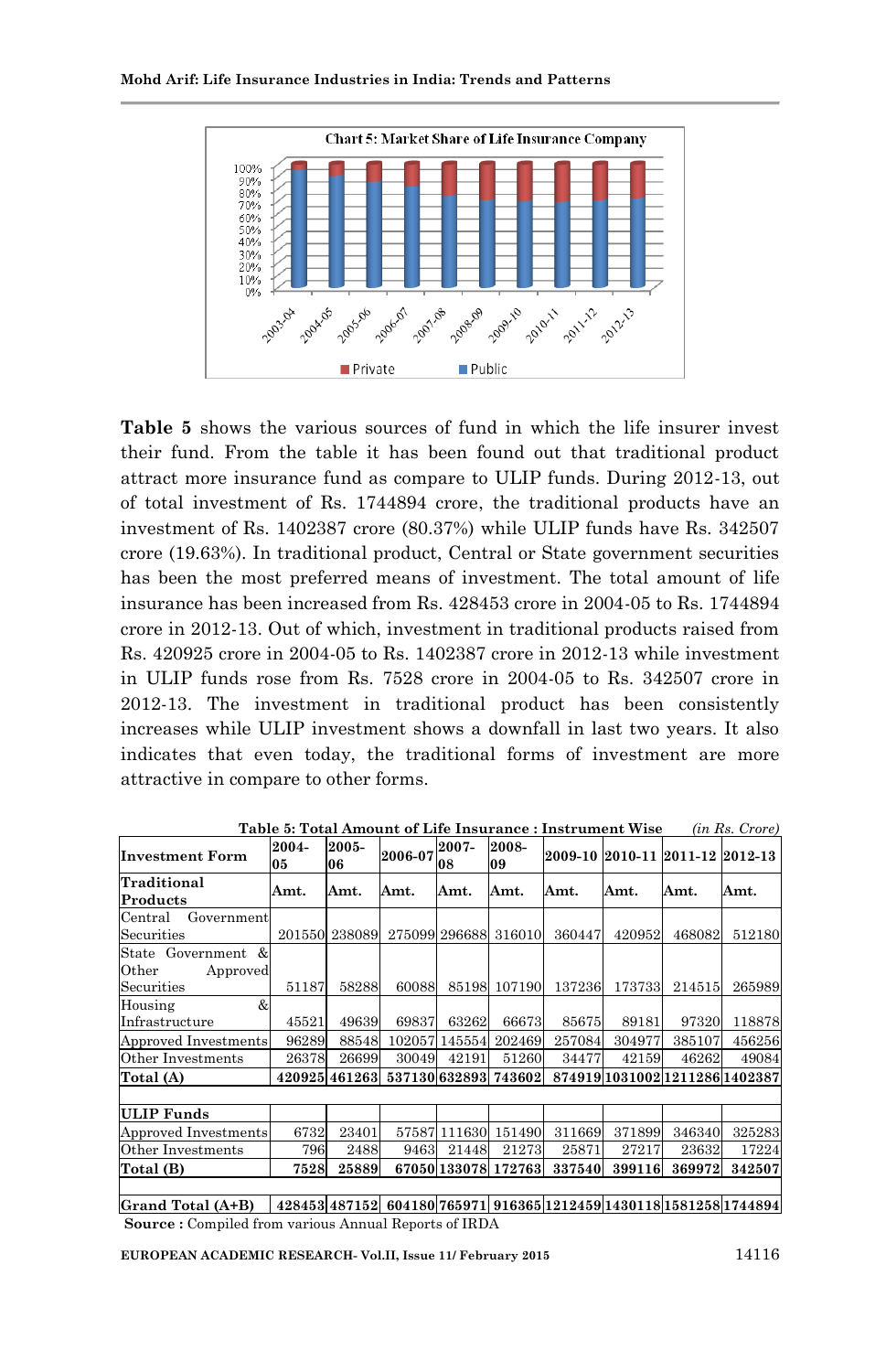**Table 6** portrays the status of new life insurance policies issued over the year. The data reveals a high fluctuation in issuing a new policy. Some years it shows a positive growth while in other shows negative trends. The total number of life insurance policy issued has been increased from 286.26 lakh in 2003-04 to 441.87 lakh in 2012-13. Out of total policy issued the share of LIC increases from 269.68 lakh in 2003-04 to 367.82 lakh in 2012-13 while the portion of private insurer has been raised from 16.58 lakh in 2003-04 to 74.05 lakh in 2012-13. During 2012-13, life insurer issued total 441.87 lakh new policies, out of which, LIC issued 367.82 lakh policies (83.24%) while private life insurer issued 74.05 lakh policies (16.76%). This reflects that LIC has a lot of life insurance product/schemes over the other company. In last few years, the industry experiences declining trends in new policies issued.

|         |        | Growth   |         | Growth $(\%)$ |        | Growth  |
|---------|--------|----------|---------|---------------|--------|---------|
| Year    | Public | $(\%)$   | Private |               | Total  | (%)     |
| 2003-04 | 269.68 |          | 16.58   |               | 286.26 |         |
| 2004-05 | 239.78 | $-11.09$ | 22.33   | 34.68         | 262.11 | $-8.44$ |
| 2005-06 | 315.90 | 31.75    | 38.71   | 73.35         | 354.61 | 35.29   |
| 2006-07 | 382.29 | 21.02    | 79.22   | 104.65        | 461.51 | 30.15   |
| 2007-08 | 376.12 | $-1.61$  | 132.61  | 67.39         | 508.73 | 10.23   |
| 2008-09 | 359.13 | $-4.52$  | 150.11  | 13.20         | 509.24 | 0.10    |
| 2009-10 | 388.63 | 8.21     | 143.62  | $-4.32$       | 532.25 | 4.52    |
| 2010-11 | 370.38 | $-4.70$  | 111.14  | $-22.62$      | 481.52 | $-9.53$ |
| 2011-12 | 357.51 | $-3.47$  | 84.42   | $-24.04$      | 441.93 | $-8.22$ |
| 2012-13 | 367.82 | 2.88     | 74.05   | $-12.28$      | 441.87 | $-0.01$ |

**Table 6: New Life Insurance Policy Issued (in lakh)**

**Source:** IRDA, Various Annual Reports

**Table 7 and Chart 6** portray the number of life insurer offices. There is a tremendous growth of life insurance offices. It has been increases from 2612 in 2003-04 to 10285 in 2012-13. Out of total offices, LIC setup 2196 offices in 2003-04 which rose up to 3526 offices in 2012-13 while in private sector there is a huge jump in number of offices, it increases from 416 in 2003-04 to 6759 in 2012-13. The table also reveals one interesting point i.e., public life insurer (LIC) consistently setup new office which expand its network while there has been a downfall or closure of private life insurer offices. In last few years, there has been decreasing trends in total number of life insurer offices. During 2012-13, total number of offices is 10285, out of which LIC has 3526 offices (34.28%) while private life insurer has 6759 offices (65.72%). Besides the lower number of offices of LIC, they capture 72.70% (2012-13) of total life insurance market.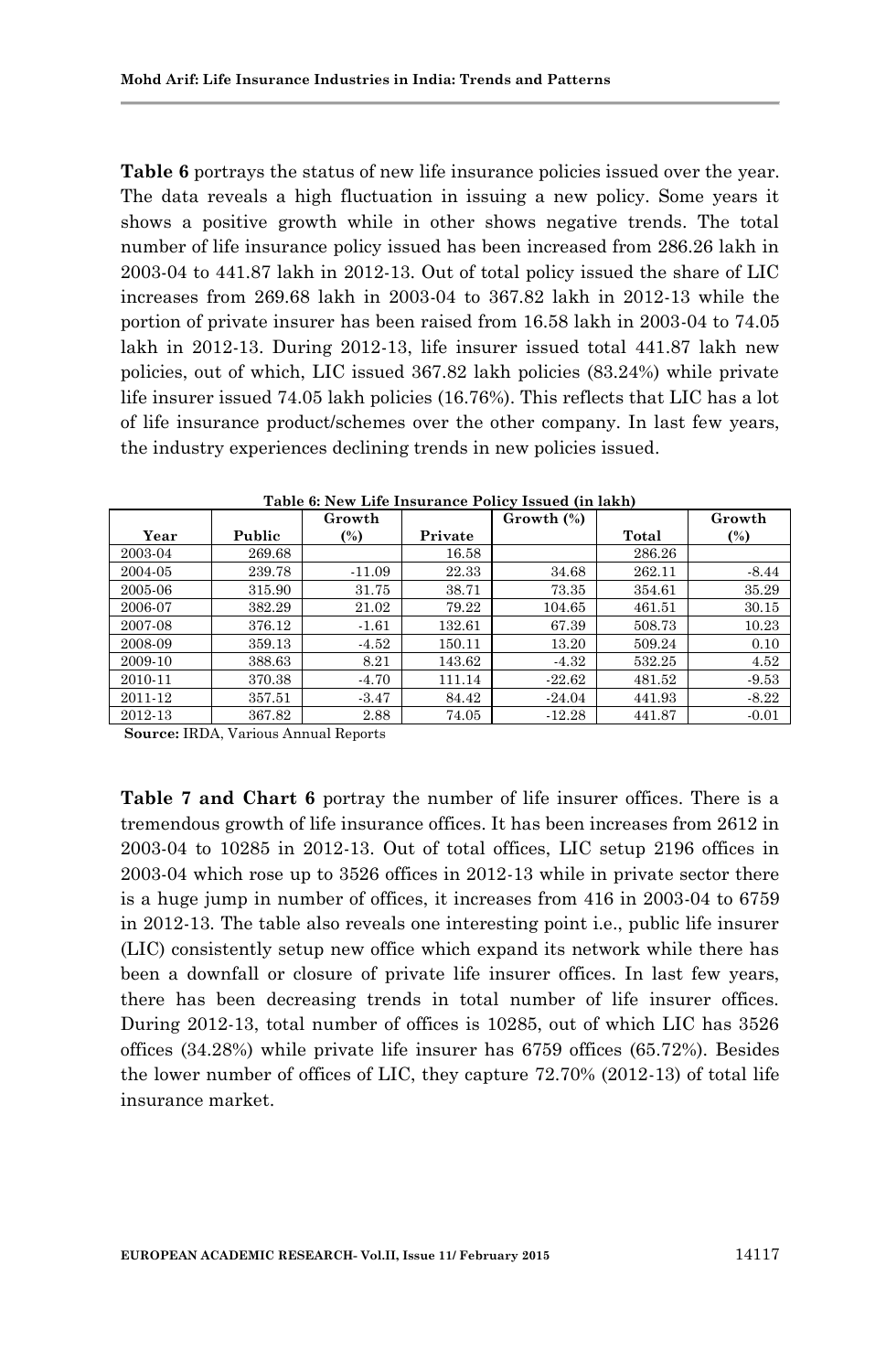| Year    | Public | Private | Total | Growth $(\%)$ |  |  |  |  |  |  |  |
|---------|--------|---------|-------|---------------|--|--|--|--|--|--|--|
| 2003-04 | 2196   | 416     | 2612  |               |  |  |  |  |  |  |  |
| 2004-05 | 2197   | 804     | 3001  | 14.89         |  |  |  |  |  |  |  |
| 2005-06 | 2220   | 1645    | 3865  | 28.79         |  |  |  |  |  |  |  |
| 2006-07 | 2301   | 3072    | 5373  | 39.02         |  |  |  |  |  |  |  |
| 2007-08 | 2522   | 6391    | 8913  | 65.88         |  |  |  |  |  |  |  |
| 2008-09 | 3030   | 8785    | 11815 | 32.56         |  |  |  |  |  |  |  |
| 2009-10 | 3250   | 8768    | 12018 | 1.72          |  |  |  |  |  |  |  |
| 2010-11 | 3371   | 8175    | 11546 | $-3.93$       |  |  |  |  |  |  |  |
| 2011-12 | 3455   | 7712    | 11167 | $-3.28$       |  |  |  |  |  |  |  |
| 2012-13 | 3526   | 6759    | 10285 | $-7.90$       |  |  |  |  |  |  |  |

**Table 7: Number of Life Insurance Offices**

**Source:** IRDA, Various Annual Reports



**Table 8** depicts the status of grievances regarding the life insurance. The total grievances reported increased from 899 in 2004-05 to 341012 in 2012-13. From the table it has been found out that the major portions of total grievance occurred during the last two years i.e., 2011-13. In the same time grievance resolution increased from 308 in 2004-05 to 341070 in 2012-13. During 2012- 13, the life insurer received total 341012 compliant out of which 73034 (21.42%) compliant is related to public company while remaining 267978 (78.58%) compliant related to private life insurers. From the total grievances (reported plus outstanding) in 2012-13, 341070 grievances (99.64%) are resolved out of which 72655 grievances (99.25%) are resolved by public company (LIC) while 268415 grievances (99.74%) are resolved by private life insurers. From the analysis we can conclude that most of the customer grievances are resolved by the life insurers.

| Year    | <b>Grievance Reported</b> |         |        | <b>Grievance Resolved</b> |         |        | <b>Grievance Outstanding</b> |         |       |
|---------|---------------------------|---------|--------|---------------------------|---------|--------|------------------------------|---------|-------|
|         | Public                    | Private | Total  | Public                    | Private | Total  | Public                       | Private | Total |
| 2003-04 |                           |         |        |                           |         |        | 498                          | 36      | 534   |
| 2004-05 | 704                       | 195     | 899    | 210                       | 98      | 308    | 992                          | 133     | 1125  |
| 2005-06 | 851                       | 540     | 1391   | 467                       | 270     | 737    | 1376                         | 403     | 1779  |
| 2006-07 | 354                       | 507     | 861    | 1533                      | 808     | 2341   | 197                          | 102     | 299   |
| 2007-08 | 651                       | 1406    | 2057   | 80                        | 1100    | 1180   | 685                          | 332     | 1017  |
| 2008-09 | 481                       | 1313    | 1794   | 980                       | 1373    | 2353   | 186                          | 272     | 458   |
| 2009-10 | 606                       | 1843    | 2449   | 642                       | 1870    | 2512   | 150                          | 245     | 395   |
| 2010-11 | 2588                      | 7068    | 9656   | 2672                      | 7125    | 9797   | 66                           | 188     | 254   |
| 2011-12 | 52300                     | 257313  | 309613 | 52135                     | 256196  | 308331 | 165                          | 1117    | 1282  |
| 2012-13 | 73034                     | 267978  | 341012 | 72655                     | 268415  | 341070 | 544                          | 680     | 1224  |

**Table 8: Status of Life Insurance Grievance**

**Source :** IRDA, Various Annual Reports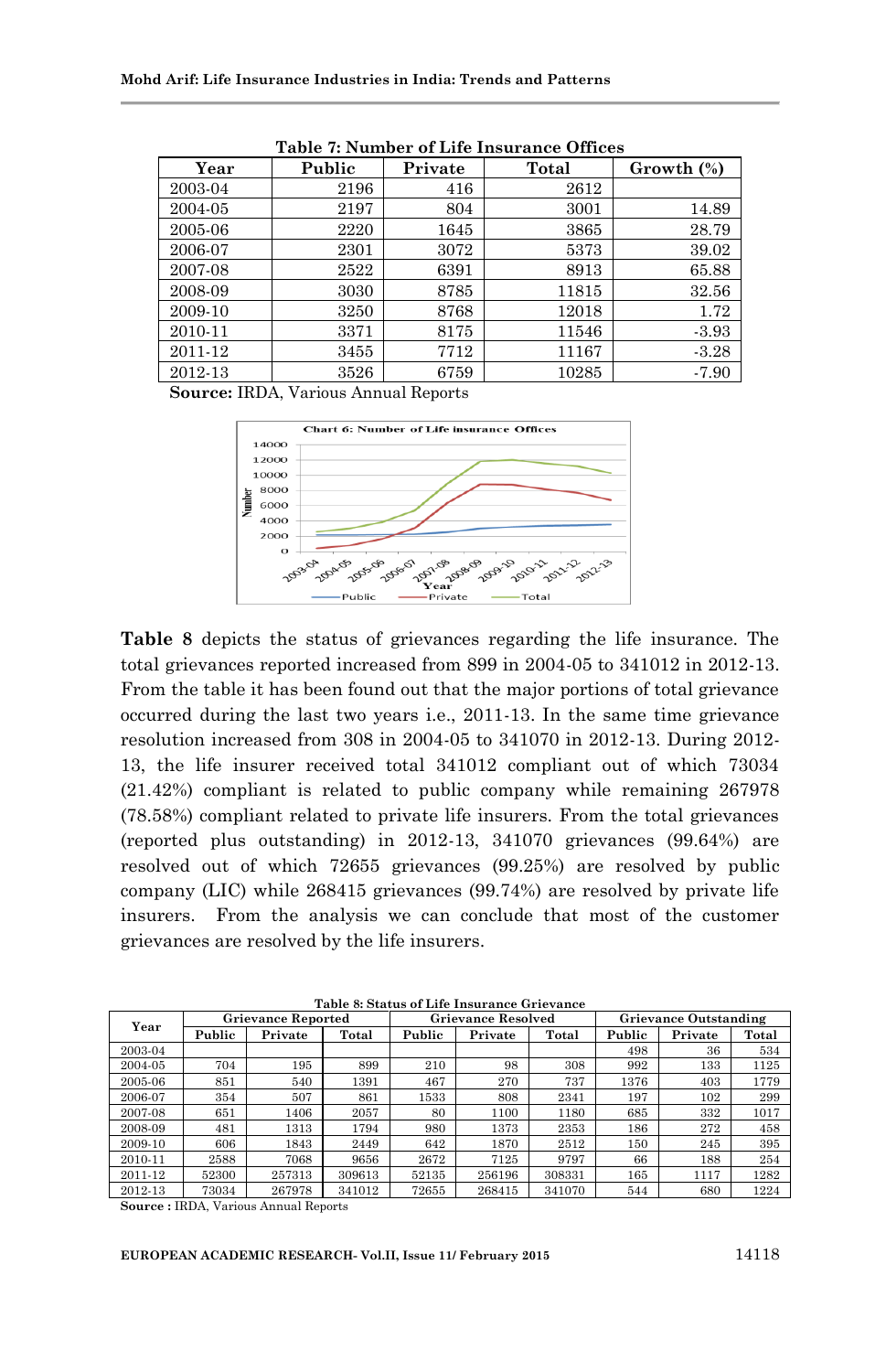# **Testing of Hypothesis**

*H0 (Null Hypothesis): The total amount of life insurance premium is independent to number of offices and new policies issued. H1 (Alternate Hypothesis): The total amount of life insurance premium is dependent to number of offices and new policies issued.*

The total amount of life insurance premium is affected by several factors. Through our hypothesis we test the impact of two factor i.e., number of offices and new policies issued. These two factors are called independent variable while total amount of life insurance premium is called dependent variable. We developed a regression model which indicate the relationship between the dependent and independent variables.

**Model 1:** Total Amount of Life Insurance Premium = intercept  $(a) + \text{Beta}_1 \times$ New Policies Issued + Beta<sub>2</sub>  $\times$  No. of Offices + error term (et)

| Model R |      | ΙR   | Adjusted<br>Square Square | R Std.<br>Error<br>ofl<br>the Estimate | <b>F</b> Change | Sig.<br>Change | F Durbin-<br>Watson |
|---------|------|------|---------------------------|----------------------------------------|-----------------|----------------|---------------------|
|         | .952 | .907 | .880                      | 30691.15312                            | 33.933          | .000           | 1.129               |

**Table 9: Regression Statistics Model Summary**

a. Predictors: (Constant), No. of Offices, New Policies Issued

b. Dependent Variable: Total Life Insurance Premium

**Table 9, 10 and 11** depicts the relationship between studied variables. The value of R (correlation) is 0.952 which show a very high degree of correlation between the studied variables. The value of R Square is 0.907 which represent that approx. 90.7% variability in total life premium is caused by these two independent variables. The significance value of F test is less than 0.05 which favour the **rejection** of null hypothesis. In other word, it supports the validity of Model 1.

**Table 10: Independent Variable Coefficients**

|       |                     | Unstandardized<br>Coefficients |                   | <b>Standardized</b><br>Coefficients |         |      |
|-------|---------------------|--------------------------------|-------------------|-------------------------------------|---------|------|
| Model |                     |                                | <b>Std. Error</b> | <b>Beta</b>                         | t       | Sig. |
| 1     | (Constant)          | 49466.813                      | 59479.582         |                                     | .832    | .433 |
|       | New Policies Issued | $-102.048$                     | 211.245           | $-.110$                             | $-.483$ | .644 |
|       | No. of Offices      | 23.675                         | 5.141             | 1.045                               | 4.605   | .002 |

a. Dependent Variable: Total Life Insurance Premium

Table 10 show the coefficient of independent variables (beta 1 and 2) and intercept (α). From the independent variable no. of offices ( $p<0.05$ ) has a significant impact on total amount of insurance premium while new policies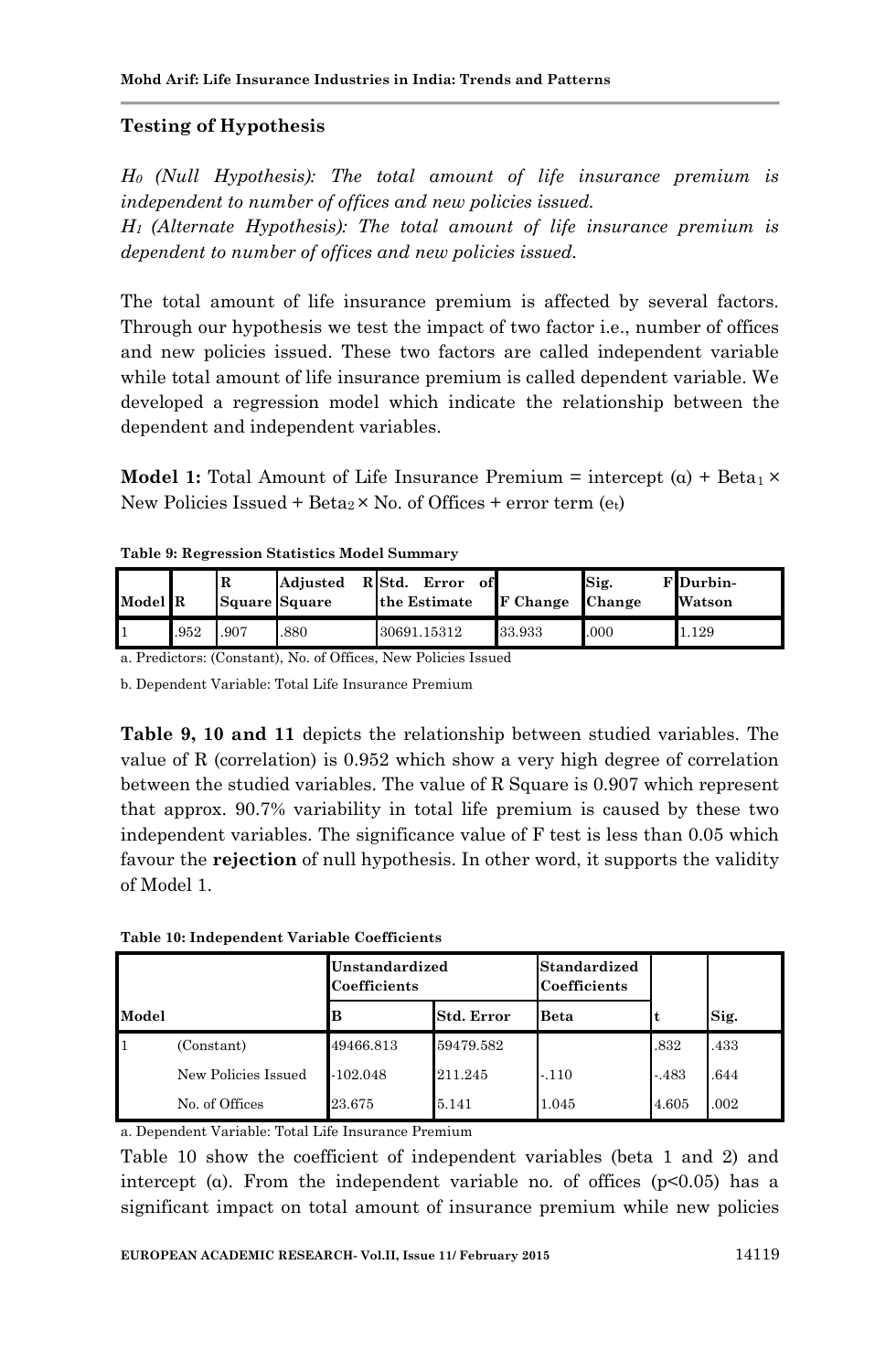issued has not  $(p>0.05)$ . Using these values, the Model 1 equation become as follows:

**Total Amount of Life Insurance Premium (Model 1)** = 49466.813+ (-  $102.048$  × New Policies Issued + 23.675 × No. of Offices + error term (et)

| Model |            | <b>Sum of Squares</b> | df | <b>Mean Square</b> |        | Sig.              |
|-------|------------|-----------------------|----|--------------------|--------|-------------------|
|       | Regression | 6.393E10              | 2  | 3.196E10           | 33.933 | .000 <sup>a</sup> |
|       | Residual   | 6.594E9               |    | 9.419E8            |        |                   |
|       | Total      | 7.052E10              | 9  |                    |        |                   |

**Table 11: ANOVA Table**

a. Predictors: (Constant), No. of Offices, New Policies Issued

b. Dependent Variable: Total Life Insurance Premium

From the above analysis, it can be said that null hypothesis has been rejected which means new policies issued and number of offices has a significant impact on the amount of life insurance premium.

#### **Conclusion**

Insurance is a universal phenomenon which was existed in India dated back to the Vedic period. Establishment of Oriental Life Insurance Corporation in Kolkata by Anita Bhavsar in 1818 was the starting point of present form of life insurance business in India. On the recommendation of Malhotra committee, Government of India established Insurance Regulatory and Development Authority (IRDA) in April 2000, to regulate the insurance industry and also allow the entry of private players in Indian insurance industry. Now, insurance industry become one of the pillars of Indian financial market and performs a very crucial role in economic development. After opening the life insurance industry to private sector, it expanded tremendously as such that it got the wings to fly up to the sky. With the new ideas and passion, insurance industry shows a remarkable growth i.e., increasing trend over the years in terms of insurance density and penetration ratio, amount of investment, total premium, number of new policy issued, number of offices opened, redressal rate, policyholder base etc. The sector witnesses a multi-fold growth in most of the insurance parameters. Even a tremendous growth in life insurance industry, there are still a large portion of population who are remain unserved. So there is an opportunities to life insurer to tapped this untapped market through customized and innovative product and better facilities. But when we compared it with the international scenario, we need to think and act a lot, to improve the status of insurance industry. The Indian insurance industries don't stand in front of World insurance industries.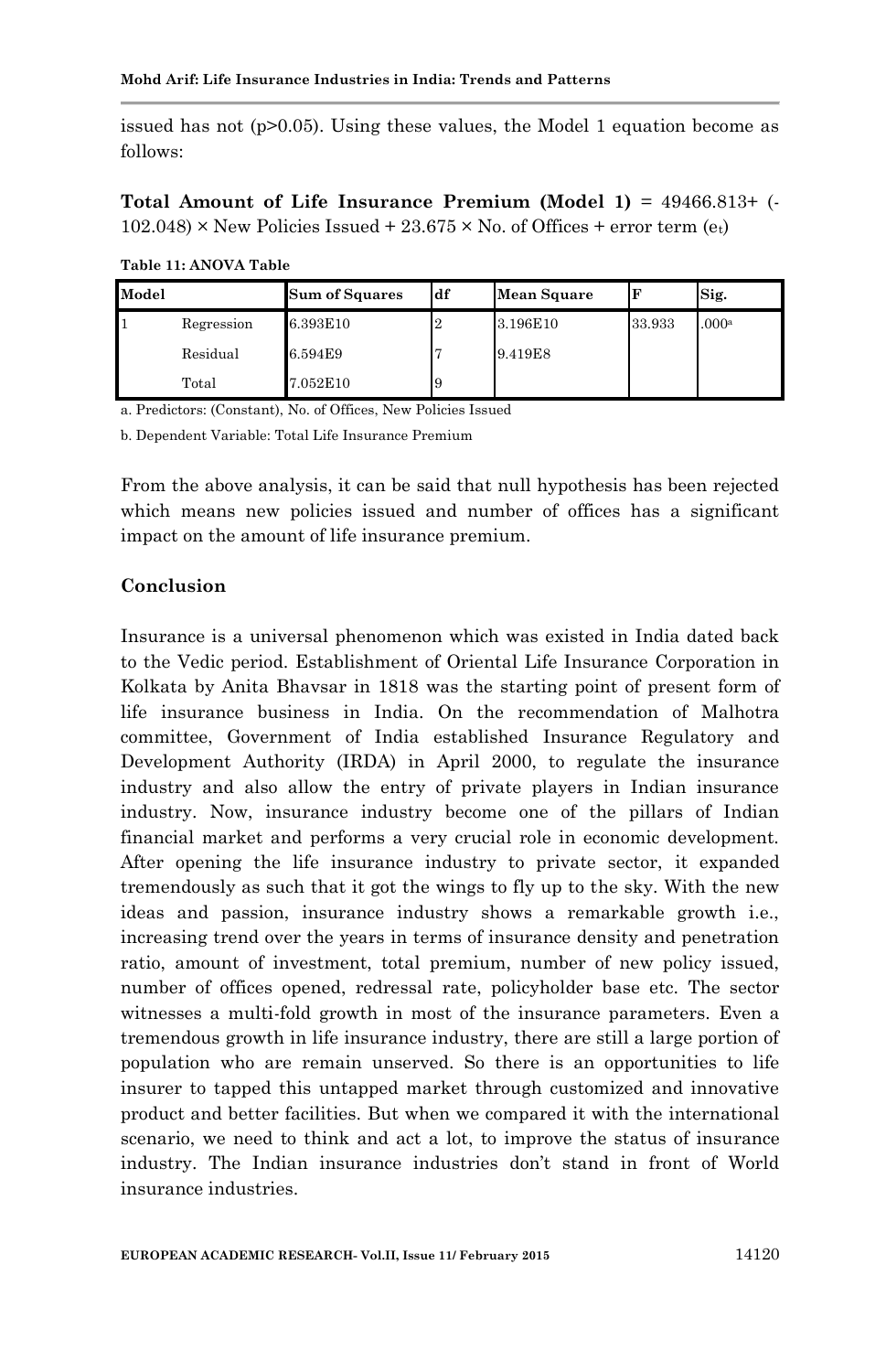During the last two to three year, the insurance industry shows the decreasing trends in most of the life insurance parameters. The reason behind this downfall is slow economic growth rate, higher inflation, low saving, tighter monetary policy, global economic slowdown and crises, low industry growth rate etc. To tackle these issues life insurer required to change their policies and strategies so that it reverse the decreasing trends into increasing trends.

#### **REFERENCES**

- Agarwal Abhishek, Distribution of life Insurance products in India, Insurance Chronicle: 2002
- Basavanthappa C and Rajanalkar L, Performance of Life Insurance Companies: A Comparative Study, Southern Economist, October 15, 2009
- Bhole L M & Mahakhud Jitender, Financial Institutions and Markets, Tata McGrawhill, New Delhi: 2009
- Gupta P K, Fundamentals of Insurance, Himalaya Publishing House, Mumbai: 2005
- IRDA, Annual Report, Insurance Regulatory and Development Authority, India: 2012, 13
- M Venkatesh, A Study Of "Trend Analysis In Insurance Sector In India, The International Journal Of Engineering And Science (IJES), Volume 2, Issue 6: 2013
- Nanda Ritu, Being an Insurance Agent: The pride and the prejudice, Journal of the Insurance Regulatory and Development Authority, February Issue: 2007
- National Council of Applied Economic Research , How India Earns, Spends and Saves, a Max New York Life, NCAER Study :2008
- National Council of Applied Economic Research, Pre-launch Report of Insurance Campaign Survey Awareness, sponsored by Insurance Regulatory and Development Authority: 2011
- Narayanan H, Indian Insurance: A Profile, Jaico Publications : 2010
- Outreville, J.F., Life insurance markets in developing countries, The Journal of Risk and Insurance, Vol. 63:1996
- Rajagopalan, R, Comparing traditional life insurance products in the Indian market: a consumer perspective, Journal of Insurance and Risk Management, Vol. 4:2006
- Srivastava D C and Srivastava S, Indian Insurance Industry: Transition and Prospects, New Century Publications, New Delhi: 2001
- Shendey B K and Neelkant Rao, Trends in Insurance Industry in India since 21st Century, Southern Economist, December : 2010